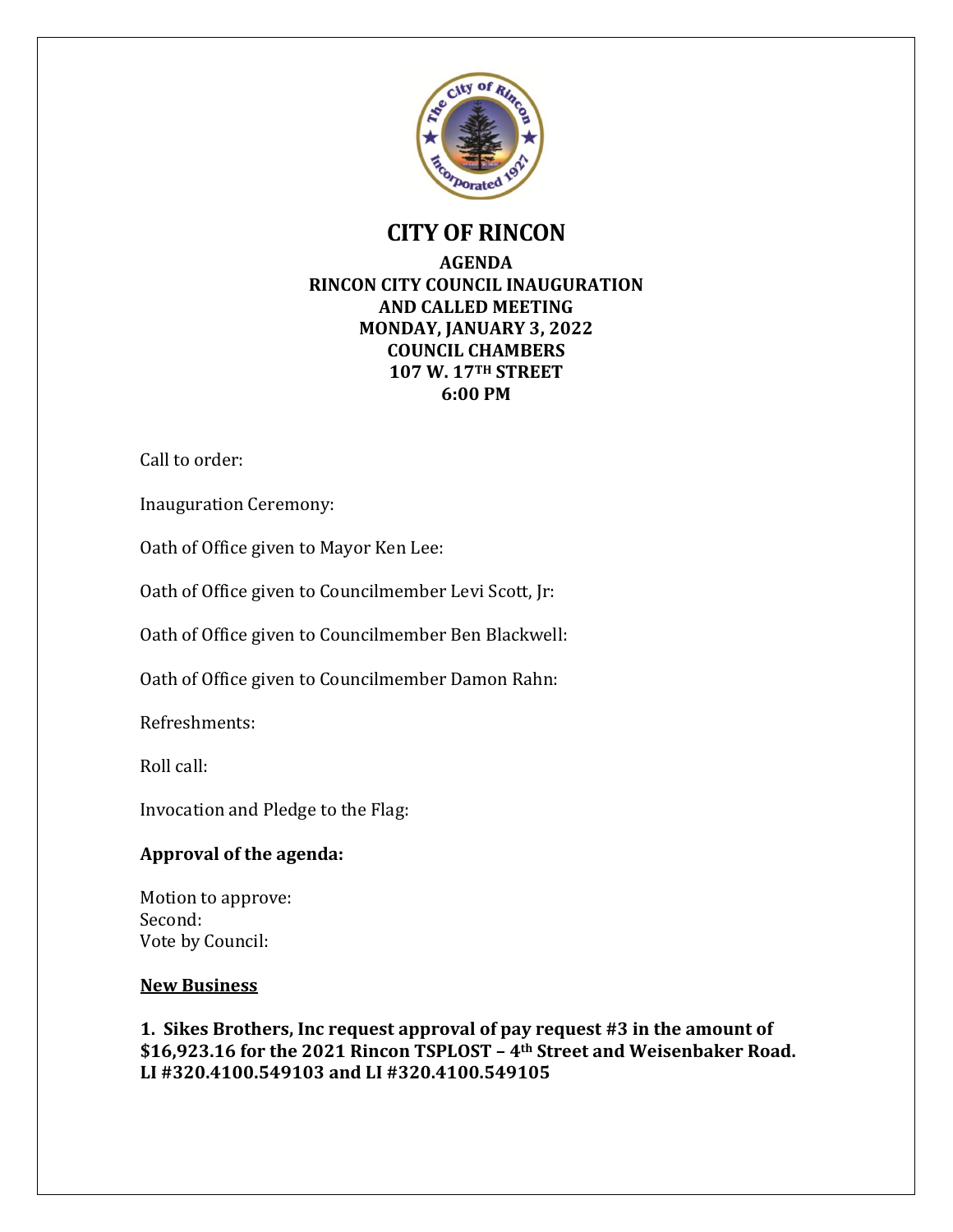Motion: Second: Vote by Council:

## **2. Request approval to award the bid for Lost Plantation Golf Club Food and Beverage Services.**

Motion: Second: Vote by Council:

## **3. Executive session to discuss personnel, pending litigation, attorney client privilege, and real estate.**

Motion: Second: Vote by Council:

Motion to return to meeting: Second: Vote by Council:

#### **4. Follow the statutes of executive session, to put on file an executive session affidavit and resolution.**

Motion to approve: Second: Vote by Council:

#### **5. Take any action that is needed on the items from executive session.**

Motion to approve: Second: Vote by Council:

#### **Adjourn:**

Motion to adjourn: Second: Vote by Council: